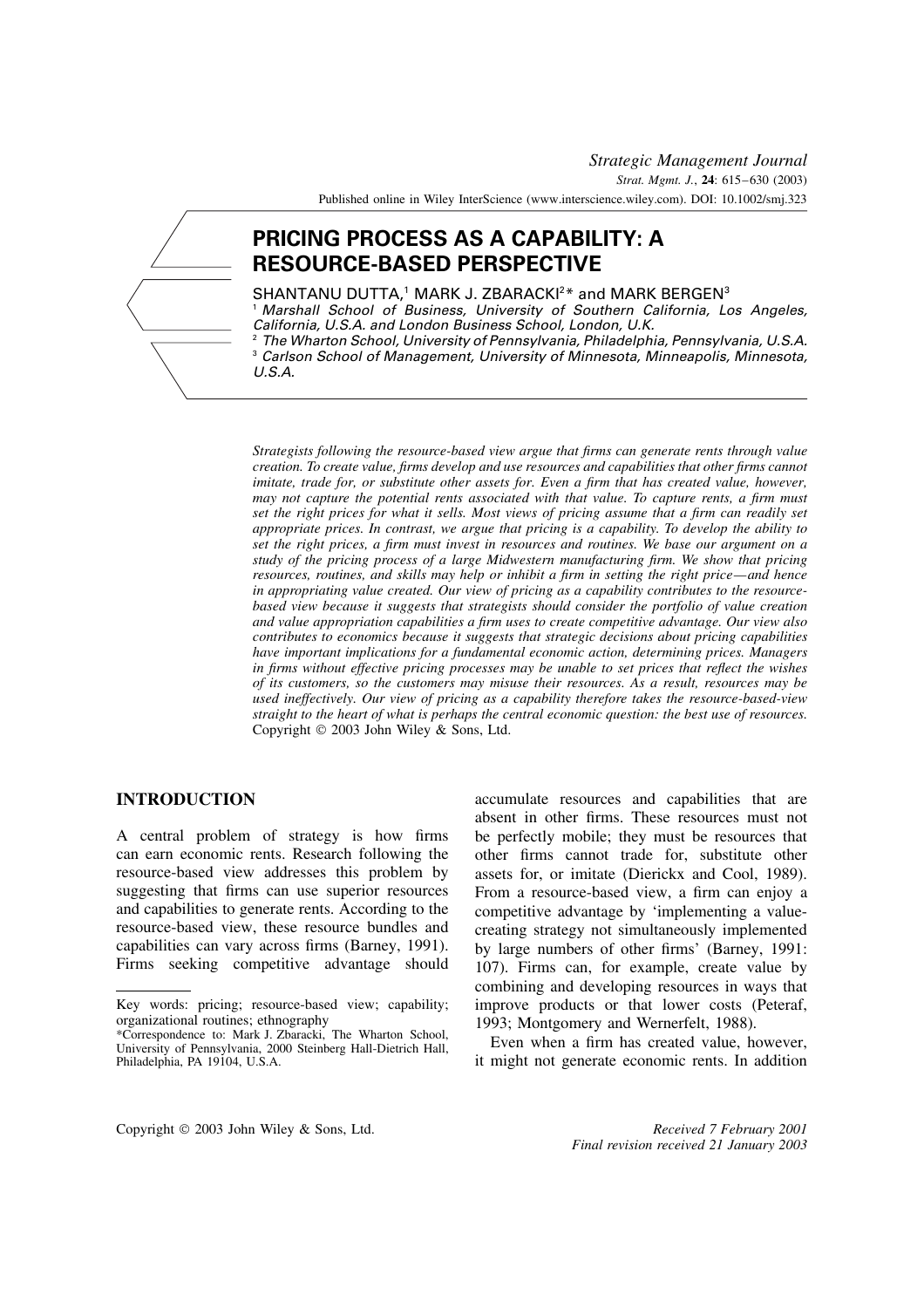to creating value, a firm must also set the right prices to capture the potential rents. Pricing is an important means by which a firm appropriates value through market-based exchange. If a firm sets prices too low, it may cede some of the value created to the customer. In contrast, if the firm sets prices too high, then the quantity sold will be too low. A firm's ability to set the right prices is an important means of appropriating value and therefore an important determinant of the ability of a firm to generate rents.

Very little literature, however, has directly addressed the process by which firms set or change prices, perhaps because researchers assume that the processes by which prices are set or changed are relatively costless or simple and hence do not require strategic attention (Rao, Bergen, and Davis, 2000). For example, in the marketing literature, Rao (1984) argues that pricing is the only element in the marketing mix that does not require expenditure. This assumption is echoed in the strategy literature. For instance, McGee and Thomas (1989: 105) suggest that 'pricing (for example) on its own is less useful than examining how distinctive firm level characteristics influence competitive forces.'

Some recent research, however, indicates that the price-setting process may be sufficiently complex to merit attention. Brandenburger and Stuart (1996: 6), for example, in their value-based analysis of business strategy, argue that added value is '[a] necessary (though not sufficient condition) for a player to capture value.' They show that knowing the added values for all players in a market might yield only a range in which a price might fall. How the value will be allocated to the different players in the value chain may still depend on other factors, such as how good the various players are at bargaining. Moreover, 'frictions' in the marketplace that might restrict bargaining could further influence a firm's ability to appropriate the value it has created. The possibility of such frictions is consistent with an emerging stream of research in macroeconomics that argues firms face costs of adjustment that sometimes inhibit price changes (Blinder *et al*., 1998; Carlton, 1986; Ball and Mankiw, 1994; Rotemberg, 1982; Levy *et al*., 1997). Taken together, these disparate streams of research suggest that a firm seeking to appropriate the value it has created may have to attend to the process by which it arrives at prices. None of this research, however, focuses on the processes, resources, and routines within a firm—especially the processes for changing prices—that may affect that firm's ability to set prices.

Following the resource-based view, we argue that these processes for setting or changing prices are capabilities that a firm can use as a basis for competitive advantage (Wernerfelt, 1984; Peteraf, 1993; Teece, Pisano, and Shuen, 1997). Given that a firm has created value, we argue that it is not a foregone conclusion that the firm will capture that added value by setting the right prices. Rather, firms must develop that ability in its pricing processes. Further, we argue that these processes are imperfectly imitable because of time decompression diseconomies (Dierickx and Cool, 1989). A firm cannot simply purchase the systems and skills required for pricing effectively. Instead, a firm must tailor and develop its pricing systems and processes to meet both its own and its customers' requirements.

We base our argument on a study of the pricing process of a large Midwestern manufacturing firm. Our study asks what it takes for a firm to set or change its prices—not just any one price, but prices across its product line. We seek to understand how firms set or change prices. We focus on the resources, routines, and skills that might help or inhibit a firm in setting the right price—and hence in appropriating value. We present evidence that the price-setting process is a capability in the resource-based tradition. We also show that the lack of pricing capability may preempt a firm from appropriating a higher value. Finally, we show how a firm that develops this pricing capability can capture a higher share of the value it creates.

Our view of the price-setting process builds on the behavioral theory of the firm (Cyert and March, 1963), which argues that prices may be set to balance competing interests, rather than to maximize profits. The behavioral theory of the firm takes the price-setting process as an organizational artifact. We treat the ability to set prices as consequences of the strategic choices a firm makes. Central to any pricing decision, we argue, is the pricing capability that a firm has chosen to develop. In setting prices, firms face two issues: appropriating rents and balancing competing internal interests. A pricing capability consists of the systems and processes that a firm develops to address these two issues. Our perspective has implications for strategy theory. In particular, it suggests that firms can develop and sustain their competitive advantage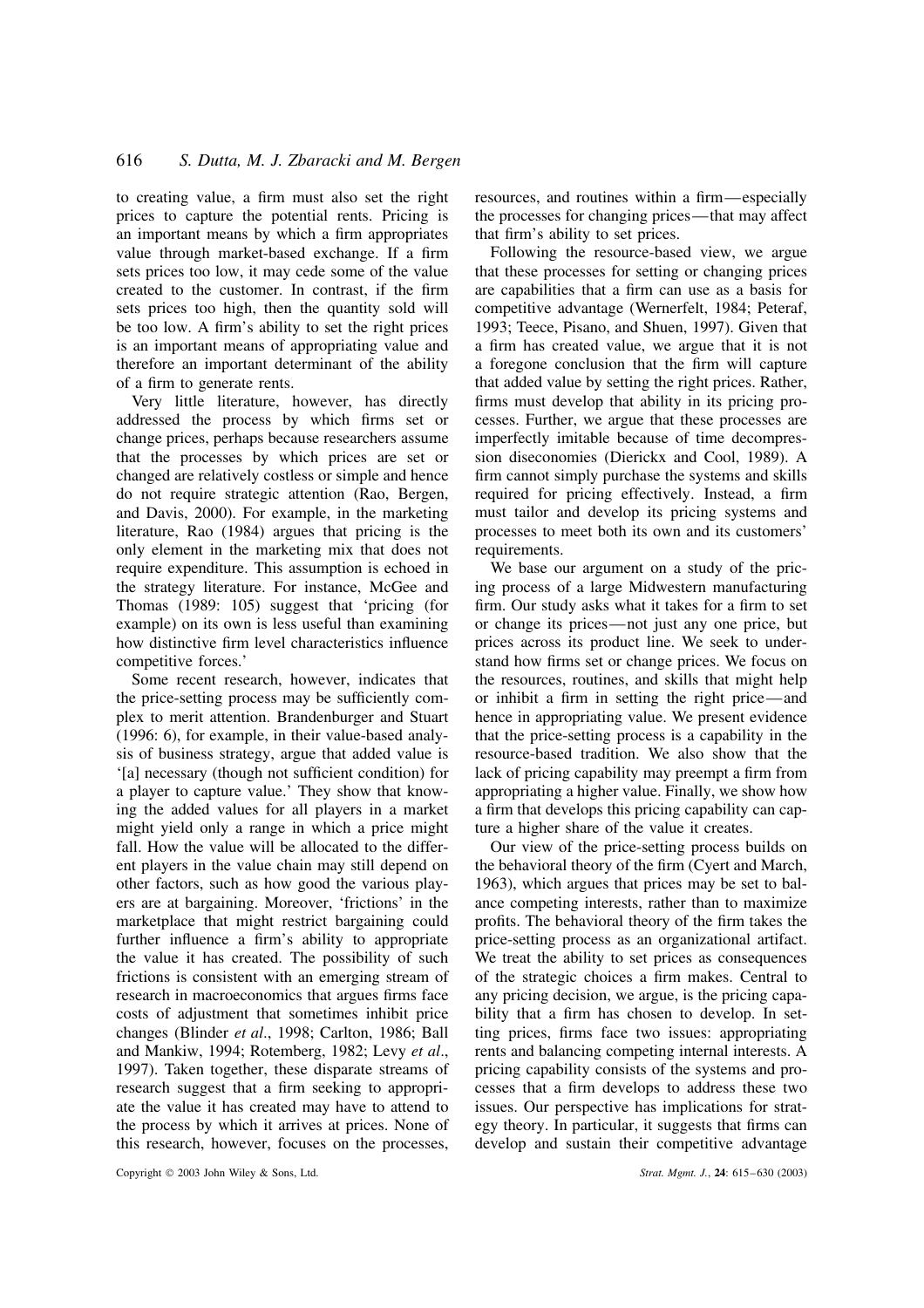by developing a portfolio of capabilities addressing activities ranging from value creation to value appropriation. Finally, our argument is important to economics because it suggests that these pricesetting capabilities affect a fundamental economic action, determining the 'right' price. These implications, however, depend on the argument that price-setting is a capability. We turn to that argument now.

# **METHOD AND DATA**

## **Research setting**

We studied the price-setting processes of a large Midwestern industrial firm that manufactured parts used to maintain machinery. The company was a market leader in its industry and sold more than 8000 parts across three product lines. The company sold its products to original equipment manufacturers, to end users, and to value-added resellers that would in turn sell the components to end users. Our study addressed primarily the market for the components sold through the various value-added resellers. The firm has a reputation as a high-quality producer and as an innovator in these markets. Managers have invested significantly in product, process, and pricing capabilities over the past 10 years. The product capabilities include a new high-performance product line and the process capabilities include two new production facilities. What we call pricing capabilities include considerable resources invested in their pricing process. The relatively high profitability the firm has enjoyed over the years demonstrates its position as a market leader.

#### **Data sources**

To improve the validity of the theory developed we used the triangulation methods described by Huberman and Miles (1994) and Eisenhardt (1989). We gathered data from multiple sources within the company, seeking consistent themes across different activities in the price-setting process. Our three main sources of data were interviews, nonparticipant observation, and records data. We gathered the data over the course of two annual 'pricing seasons' during which the firm set its prices. Data collection for the first season was retrospective; we interviewed participants and gathered their stories about the pricing process. Data for the second season tracked the price-setting process as it occurred.

## *Interviews*

We began by conducting interviews with the organizational members directly responsible for defining and implementing the pricing strategy. In these initial interviews, we sought a detailed description of the price-setting process, including the tasks and participants involved, the data-processing requirements, the routines used, and the disagreements among participants. We then interviewed a broader range of participants, including the vice-president in charge of marketing, the director of sales, the marketing director, and various area managers for the sales force as well as members of the sales force, various support staff responsible for maintaining pricing information, systems analysts responsible for maintaining the pricing systems, and former employees who had been central to pricing. We also interviewed various customers, from whom we sought detailed descriptions of how the customers dealt with changes made at the focal firm. We also sought to understand the relationship between the customers and the focal firm, as well as the relationship between the customers and other firms selling comparable products.

In total, we interviewed 27 informants. Those informants included all the participants at headquarters and a representative sample of the sales force and customers. In all cases, we interviewed informants either at the firm or (with customers) at their place of business. All but one of the interviews were taped and transcribed. One customer did not want to be taped, so one researcher asked questions while another took detailed notes during the interview. The interviews varied in length from 45 minutes to over 7 hours. In many instances, we conducted multiple interviews, returning to interview informants until we had as complete a picture as possible of their perspectives on price-setting at the organization. We interviewed five informants twice, and two informants three times. We interviewed the main pricing coordinator nearly every time we visited the research site.

#### *Nonparticipant observation*

Some members of the research team sat in on pricing meetings over the course of the second

Copyright 2003 John Wiley & Sons, Ltd. *Strat. Mgmt. J.*, **24**: 615–630 (2003)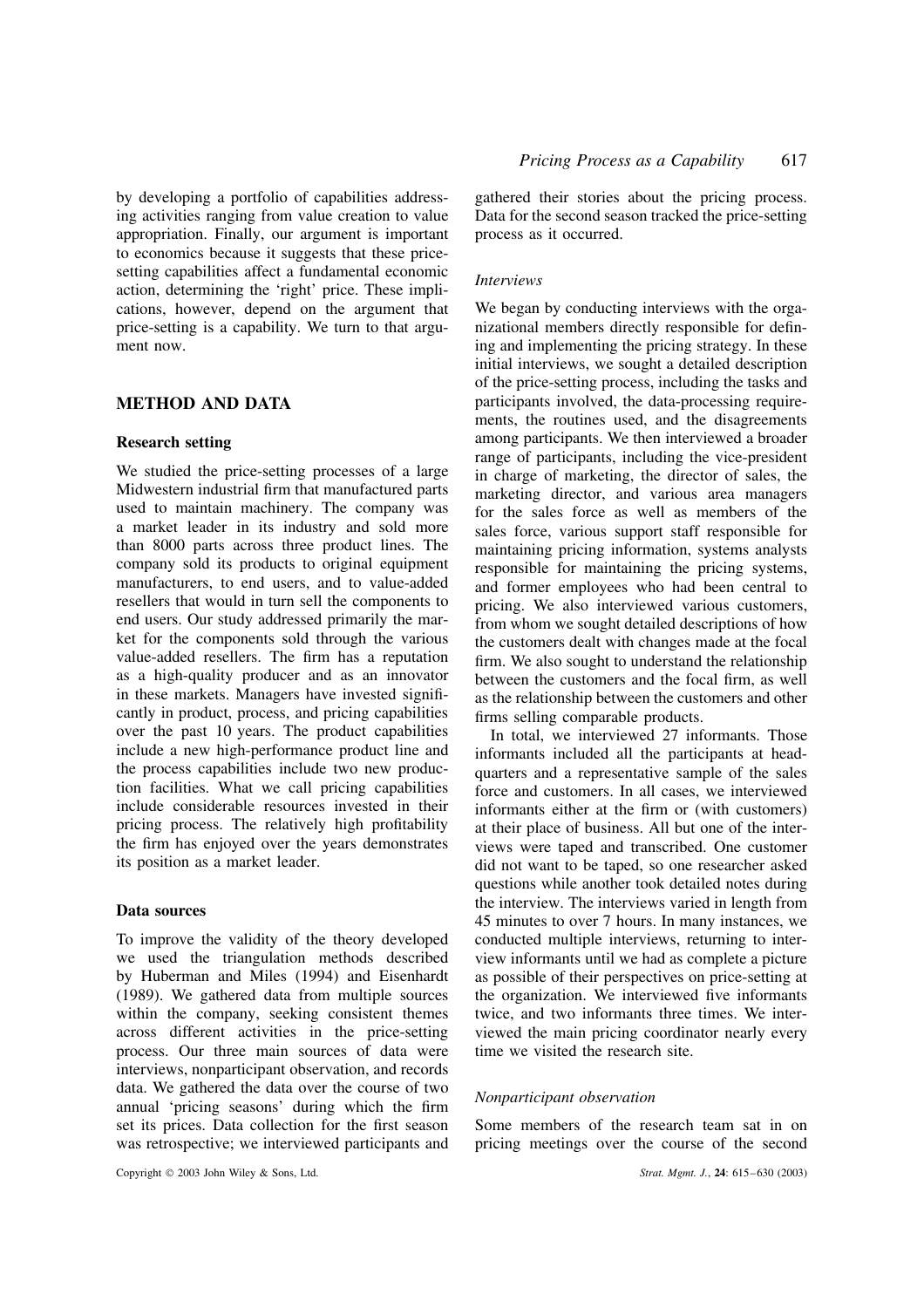pricing season. We also observed various interactions among pricing team members while we were on site. In addition, various members of the organization demonstrated for us the computer resources and various other pricing tools that they used.

#### *Records data*

We collected different kinds of record data to provide information about price-setting actions at the organization. We collected copies of list prices and supplemental prices for both pricing seasons that we studied. Where available, we collected notes and other documents from the first pricing season of our study. We also collected a complete set of meeting minutes and supplemental documents from the pricing meetings of the second pricing season, copies of email messages circulated among the central price-setting team, and copies of special pricing requests (e.g., discounts and rebates off of list price) for several pricing seasons. The special pricing requests gave a comprehensive account of pricing requests that management had approved. We also collected detailed records of time the pricing coordinator spent on pricing activities as well as information about those activities and about others involved. When available, we also collected accounting information on the costs of pricing activities (including such items as travel costs, the costs of computing systems, and the cost of publishing prices to customers). Over the course of the study and data analysis, two of the authors continued to contact the pricing coordinator to clarify issues to gather additional documents and information.

# **Data analysis**

Following the logic of inductive case study methods (Eisenhardt, 1989; Huberman and Miles, 1994) our data analysis proceeded in an iterative manner, first analyzing the data and comparing the data to existing theory, then developing new theory, then returning to the data to see how our theory matched the data, and again returning to the theory for yet another revision. Initially, we sought simply to understand the process of setting and changing prices. When we started the fieldwork, we believed that the process to set or change prices was relatively straightforward. The literature on pricing suggests that firms first assess customer elasticity and competitive prices and then set prices to maximize profits (Pashigan, 1998). As we studied the process of setting or changing prices, we quickly realized that the price-setting process is complex and that existing theories on pricing did not capture this complexity. The evidence, however, was consistent with what we knew about the extensive resources and coordination that firms need to pursue strategic pricing initiatives. We concluded that a theory of the process by which prices are set or changed must address the different resources and capabilities required to set and change prices.

# **A RESOURCE-BASED PERSPECTIVE OF THE PRICING PROCESS**

# **Pricing-setting as a capability**

As noted earlier, the literature in marketing, strategy, and economics seems to follow the predominant view that price-setting is a simple and relatively costless task. For example, Rao *et al*. (2000) believe that 'managers tend to view a price change as easy, quick, and reversible.' The evidence from our study suggests that managers find it a surprisingly difficult process. Consider, for example, the challenge faced by the pricing manager of the firm that we studied. When he learned that his competitors could offer different levels of discount on different products to different customers, he found that he faced two barriers that constrained his ability to respond. First, he found it difficult to determine what prices to set in response. Second, he found that his systems did not allow him to implement the prices his analysis suggested he should set.

The first of these two difficulties was a consequence of the sheer variety of possible prices the firm could set. For any competitor and product, the manager could easily choose to match an individual price. His firm, however, produced 8000 products across 1400 different customers and multiple competitors. Across those various products and customers, he needed to be able to know when it was appropriate to match a price and when it was not appropriate to match prices. That task of determining whether to match a price—simple for any given product—became quite complicated across hundreds or thousands of products sold to multiple differentiated customers in a market with multiple competitors—the reality of this manager and the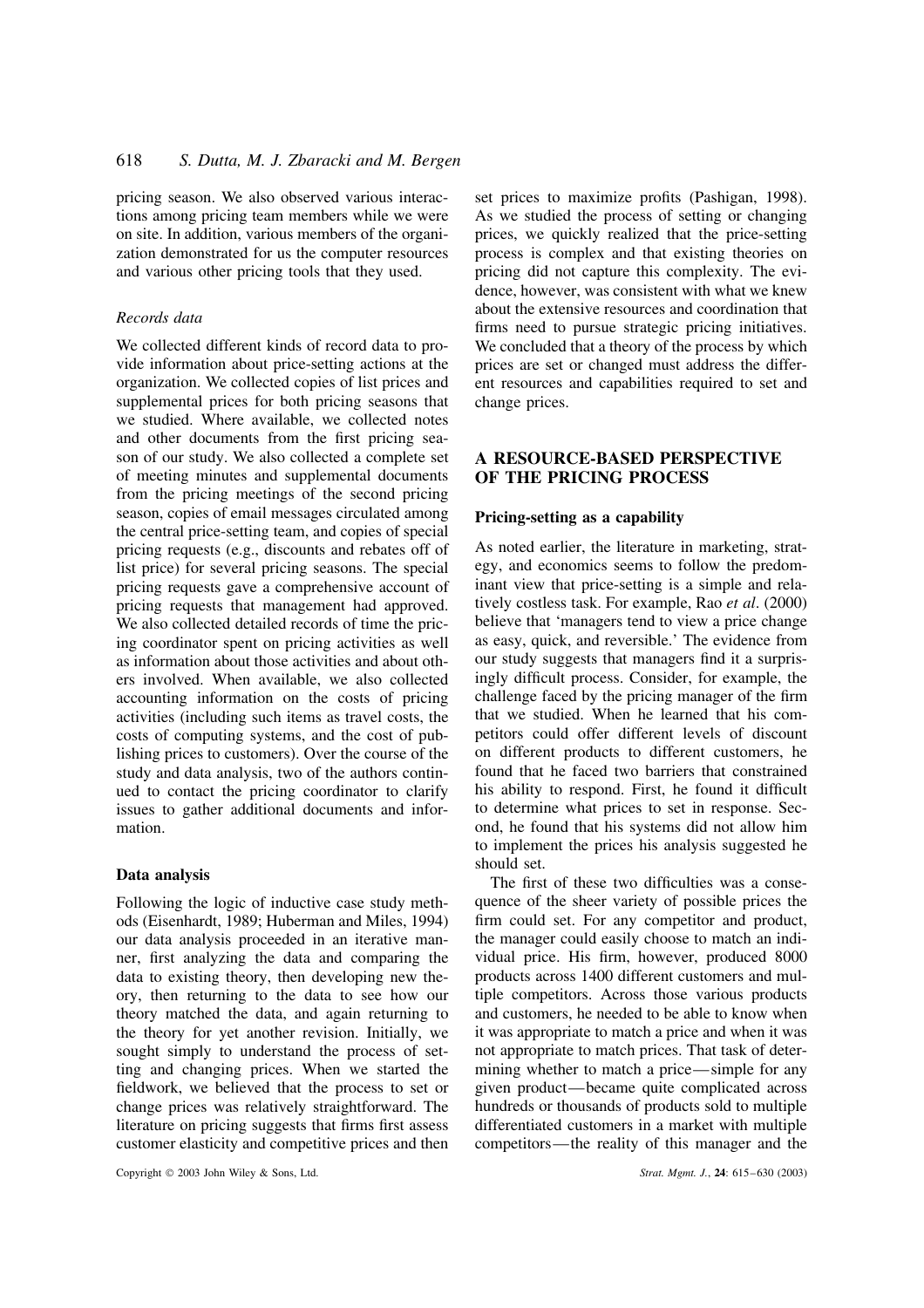typical reality of any large producer. In order to extract value created, the pricing process had to consist of a variety of routines and procedures that cut across multiple conflicting groups and involve both members of the firm and the various customers purchasing the firm's products.

The second of the pricing manager's difficulties was a consequence of his pricing system. While his competitors could easily vary discounts by product and competitor, with his pricing system he could vary discounts across customers, but could offer each customer only a single discount across their entire selection of products. As he described the situation:

People were discounting one level of [list price] for everything in the [price list]. This happens today and it drives me insane. There are parts that are driving our business and you do not discount [them]. This was our fundamental problem. [Our competitor] had a program and they were using it against us and it was frustrating me. I had to match what they were doing. Our pricing system did not allow us to do that.

In many cases, it was simply easier to either offer a customer a bigger discount across all products and cede value to the customer on the products for which the firm could get a higher price, or offer a smaller discount on all products and lose the business on the products for which the competitor was offering a lower price.

There is a desire to unbundle [prices] across products. It is not that we do not want to sell these products together, it is more that we do not want to have across the board discount for all products. Some products are always very price competitive *...* other parts you can't get anywhere else or you buy once in a blue moon. We would give one price off across the board *...* . The fact was there was so much money lying on the table.

Of course the firm could manually compute the level of discount for different products and then offer rebates to match competitors. However, to do so across 8000 products and 1400 different customers was extremely cumbersome. The ability to change prices depended on the processes the manager had in place.

Following the resource-based view, we therefore argue that the price-setting process is a capability based on a combination of routines, coordination mechanisms, systems, skills, and other complementary resources that are difficult to imitate (Wernerfelt, 1984; Peteraf, 1993; Dierickx and Cool, 1989; Teece *et al*., 1997). The extraordinary complexity of the price-setting process precludes presenting the entire process behind the pricing process capability. Instead, our perspective delineates two major dimensions of the price-setting capabilities. One is the price-setting capability within the firm. A second is the pricing-setting capability *vis-à-vis* customers. For ease of exposition, we address them sequentially. In reality, these two dimensions interact with each other much in the way that most organizational decision processes loop and recycle (Eisenhardt and Zbaracki, 1992). We address some of these interactions in the following description of the two dimensions of pricing capabilities. Following the description of the two dimensions of pricing process capability, we describe how a firm develops its pricing capability and the advantages accruing to that firm.

#### **Price-setting capability within the firm**

The price-setting process within the firm has three major components that we describe below in greater detail: identifying competitor prices, setting pricing strategy, and performing analysis of proposed prices and gaining commitment to the new prices.

#### *Identifying competitor prices*

Setting prices began with efforts to gather competitor data. The process of identifying competitor prices was surprisingly complex across 8000 products, three major product lines, and multiple competitors. Moreover, competitor features often only partially matched the firm's products, so extracting the value created required that the firm account for product differences along many dimensions. The pricing director described the task:

You have 8000 part numbers. You look at each part number and try to work out who was your competitor—what prices did they have in the market place, was it high volume, was it all going to one customer, if so by how much. Are we positioned higher or lower in the market place.

The information on competitive pricing was made still more difficult for two reasons. First, much of pricing was a team process. For example, because competitors did not simply distribute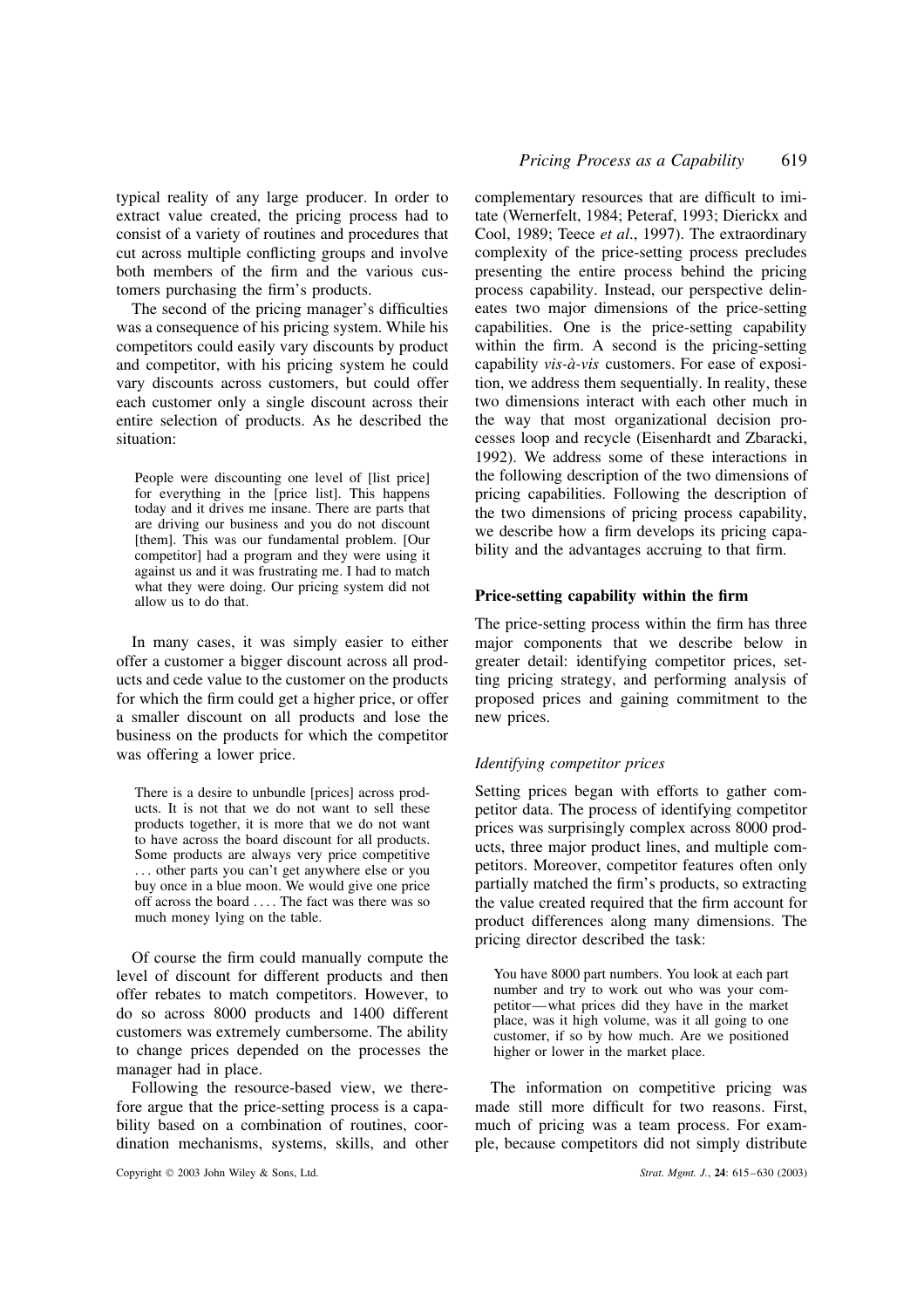# 620 *S. Dutta, M. J. Zbaracki and M. Bergen*

list prices to the firm, the firm needed members of the sales force to turn to customers with whom they had close relations to obtain list price information. Subsequently, the marketing group frequently needed other organizational members—especially engineering—to determine functionally equivalent products. So during the first year, the pricing manager described the team that was involved in setting the list price as including 'me—I was the pricing manager—three sales people—the territory manager, the area manager, and a private label person—and product [engineering and design] people.'

Second, the list prices provided only a portion of the price information. Competitors generally offered the customers rebates and special discounts off of list prices. Such special pricing practices were quite prevalent in the industry and were repeatedly discussed by almost every informant. The sales persons and other members of the firm therefore had to make additional effort to gather credible price information from customers.

The task of getting competitive information, then, is a series of nested routines: routines for obtaining competitive data from market sources, routines for ensuring that the pricing information addressed functionally equivalent products, routines for documenting the competitive price in a database, and, finally, routines for calling up the information when necessary.

#### *Setting pricing strategy*

Even after obtaining competitive data, participants had to agree first on the products that should be used as a basis for comparison and second on how those comparisons should be made. During the first year of our study such disagreements led to considerable debate among participants on what prices to raise, what prices to leave untouched, and what prices to reduce. The director of pricing, considering a product line from a marketing perspective, described one such dispute:

People who did know us considered us one thing: high price. As a marketer, I did not like that. I wanted good value and I wanted to create a good brand that meant good value, so I knew that I had that as a problem.

In response, he proposed lowering the list price on that product line in order to communicate to the end user that the product was a good value. The

Copyright 2003 John Wiley & Sons, Ltd. *Strat. Mgmt. J.*, **24**: 615–630 (2003)

sales force objected. The pricing director described their concern:

The [sales representative] has a very focused opinion around the fact that we should be the highest [list] price because when he sold to resellers *...* . He could come in and say 'Take my line. [Our competitor] will sell it to you for \$21 and I will sell it to you for \$20. The [competitor] price sheet says \$35 and mine says \$45 so you can make more margins with my product than you can with theirs.'

As the pricing director observed, these reflected deep differences about whether prices targeted resellers or end users:

The fundamental argument from [the sales force] to me was that the people who sell the product are the resellers. They don't care what the [list price] is; they care what they pay. And so his mental map of pricing was that we created a [list price] for our resellers. My answer was 'No we didn't.' You may use it but we created a [list price] for the end user customers. We wanted to attract a good value to the end user.

These differences evoked passionate disputes from the various participants. As one participant observing an argument over the issue said, 'There was one argument on Tuesday morning that I thought they were going to throw punches.'

Such disputes (in content if not in passion) follow naturally from the goal conflict that the behavioral theory of the firm predicts (Cyert and March, 1963). For purposes of extracting value created, however, setting prices requires that the firm establish routines to resolve such goal conflict. The firm we studied had spent several years developing the expertise necessary to resolve these routines, which evolved as the firm got the various experts involved in different aspects of pricing so that they could understand the specific dimensions of the conflict. We therefore argue that competitors cannot imitate the routines without investing significant resources over time, so they are subject to time compression diseconomies (Dierickx and Cool, 1989).

#### *Translation from pricing strategy to price*

With the competitor database in place, various individuals participated in a series of price simulations to translate the pricing strategy into specific pricing actions. The pricing strategy implied specific changes for various product lines in the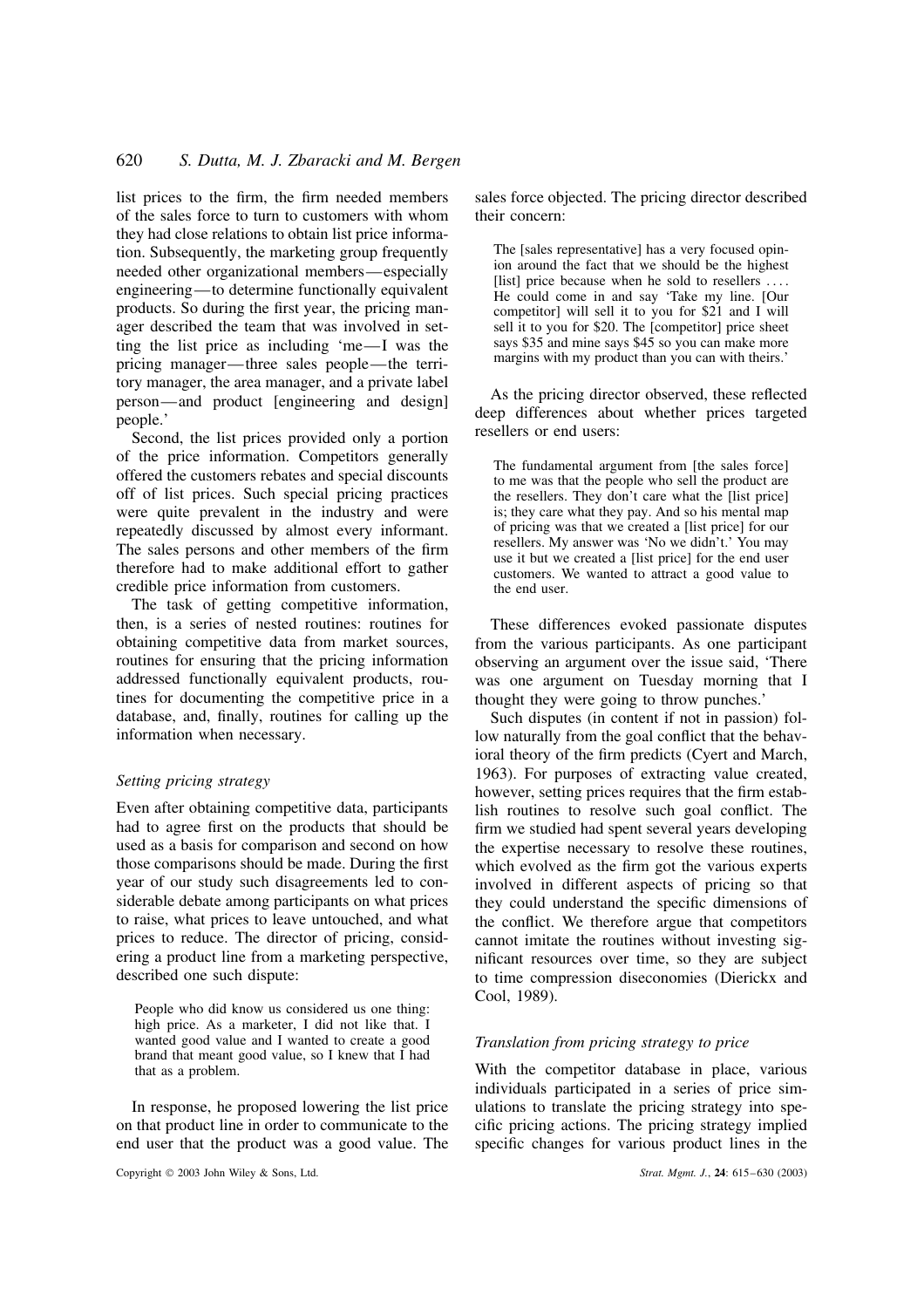company, and the pricing analysts studied the effects of these changes on different groups of customers, paying special attention to larger customers. A quote from one of the financial analysts demonstrates the complexity of customer impact analysis:

We would do [analysis] at the overall business unit level and then I would pull down into these massive Excel spreadsheets: here is a customer and here are the 3000 parts they bought last year and here are the 8000 items in our price list; here are the proposed changes. What would be the impact of that on this customer? And then, let's say we did a [volume discount]. They [the customer], of course would want their highest volume parts and we took 10 percent off of that. What is the impact of that? *...* So we had at least 8000-lined spreadsheet doing these look-up functions.

These analyses also required nested routines. Each impact analysis required that the pricing team develop assumptions about the customer analyzed, so there were routines established to discuss such assumptions. These assumptions in turn were based on information gathered from participants in different parts of the firm, so there were routines to gather this information. There were further subroutines required to resolve disputes. As we discuss below, participants often disagreed on how a customer would respond to the new prices. Such disagreements again made the decision processes loop or recycle, as participants would have to redo the customer analysis. Moreover, each impact analysis process addressed just one customer and similar analyses had to be repeated for all the major customers and for some smaller customers. As one pricing manager described it:

There was a discussion going back and forth *...* . There was some attempt to gain a consensus but it was a split [marketing and field sales person]—two on the side of lowering the discount and one adamantly opposed to lowering the discounts.

Resolving (or better, avoiding) such disputes required a detailed analysis of key customers to see what the effects of a price change would be. Objections required the pricing team to reconsider the assumptions or gather additional information. Resolution of these disagreements required a broader set of interconnected resources and higher-order coordination mechanisms across these different groups.

Developing pricing capability within the firm, then, combines routines, skills, know-how, and coordination mechanisms. We summarize the elements of internal pricing capability in Table 1.

## **Pricing-setting capability** *vis-a-vis `* **customers**

Deciding on new prices only initiates the pricesetting process. The firm's managers knew that they also needed to 'sell' the prices to customers. They were very concerned about the effect of their price changes on the relationship with their customers. For instance, if customers did not accept the reasons for a price change they would complain or, worse, would want to negotiate the prices. Thus the firm had to build its capability first to convince customers of the logic behind the price change and second to negotiate prices with its major customers. Brandenburger and Stuart (1996) suggest that firms may vary in their ability to extract value due to variations in their bargaining abilities. Here we extend that argument by showing that value appropriation through bargaining is a capability in the resource-based tradition. Firms therefore can vary in the resources and skills devoted to selling a new price or negotiating prices. Such resources and skills are essential if a firm wishes to avoid ceding to customers the value it has created. We describe below each of these abilities.

#### *Convincing customers on the price change logic*

The ability to convince customers of the logic behind a price change is complex for at least two reasons. First, it depends on the ability of the organization to agree on pricing actions internally. For ease of exposition we have separated the discussion on price-setting capability within the firm from price-setting capability with respect to customers; in practice, however, the two are linked. Over the course of our interviews, we found that pricing actions taken inside the organization have effects through the organization all the way through to the end user. A senior pricing manager described such an incident:

In [one product line] we were 30 percent below the market—we were nowhere, el cheapo. I just slammed [the prices] and you could hear the screams and they were coming from the resellers who had customers who were going 'Oh, you are going to increase our prices.'

Copyright 2003 John Wiley & Sons, Ltd. *Strat. Mgmt. J.*, **24**: 615–630 (2003)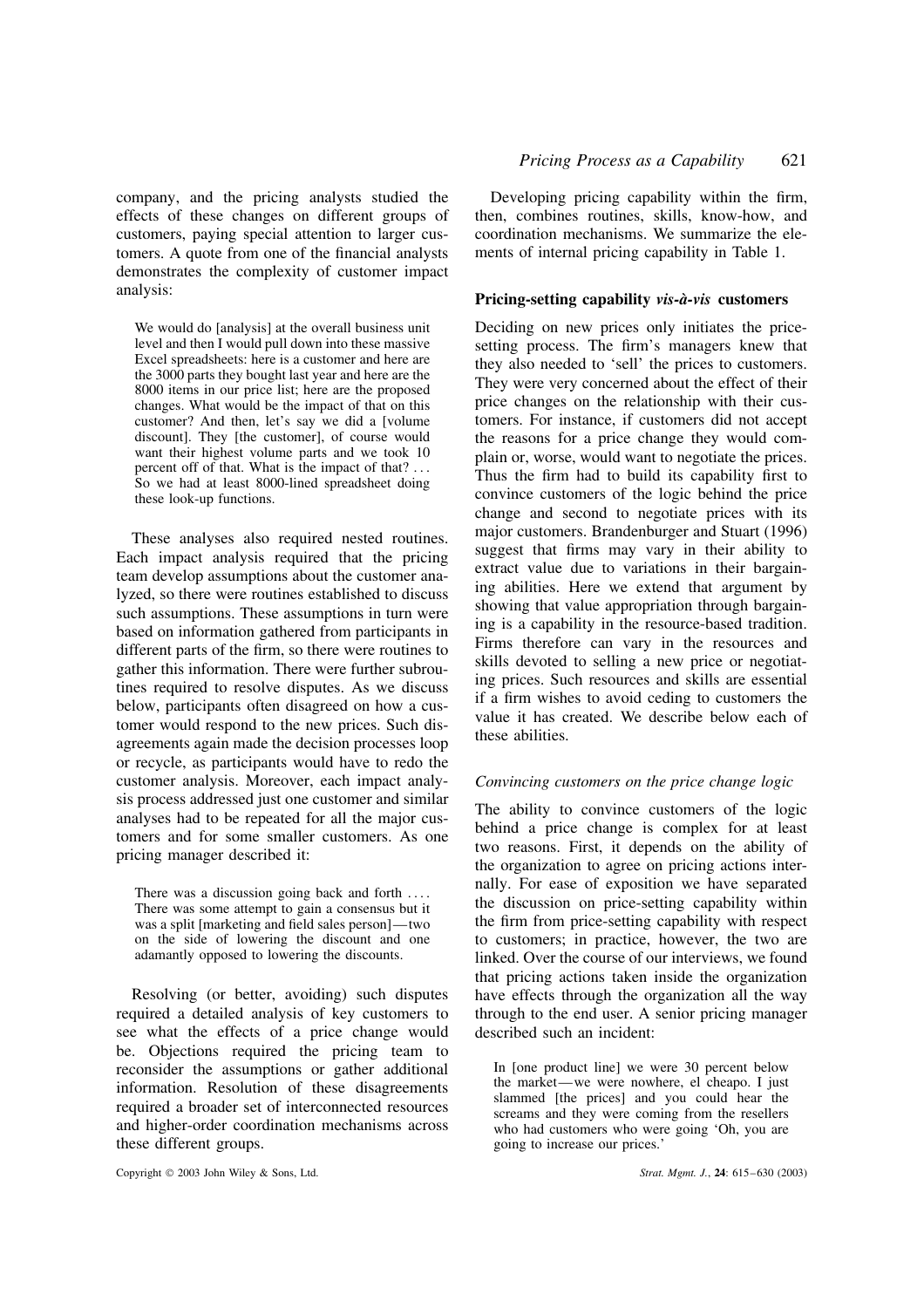# 622 *S. Dutta, M. J. Zbaracki and M. Bergen*

| Activities                                                                       | Routines                                                                                                                                                                                                                                                                                                                                                                                                  | Skills/know-how                                                                                                                                                                                                                                                                | Coordination mechanisms                                                                                                                                                                                                      |
|----------------------------------------------------------------------------------|-----------------------------------------------------------------------------------------------------------------------------------------------------------------------------------------------------------------------------------------------------------------------------------------------------------------------------------------------------------------------------------------------------------|--------------------------------------------------------------------------------------------------------------------------------------------------------------------------------------------------------------------------------------------------------------------------------|------------------------------------------------------------------------------------------------------------------------------------------------------------------------------------------------------------------------------|
| Identifying competitor<br>prices                                                 | Defining functionally<br>equivalent products<br>Nested routines for tracking<br>competitive prices (e.g.,<br>special discounts):<br>• Price database<br>• Data entry<br>• Calling up prices<br>• Tracking product changes<br>(competitor and firm)<br>Accessing competitive price<br>information                                                                                                          | Technical know-how about<br>competitive products,<br>product changes<br>Sales force tacit know-how<br>of field sources for<br>reliable competitive price<br>information                                                                                                        | Cross-functional teams to<br>generate equivalent<br>competitive product<br>comparisons<br>Coordination between sales<br>force and select<br>customers to establish<br>competitive prices                                     |
| Setting pricing strategy<br>and translation from<br>pricing strategy to<br>price | Collecting customer<br>purchase history<br>Nested conflict resolution<br>routines:<br>$\bullet$ Meetings<br>• Hierarchy<br>• Pricing controls<br>Tracking past pricing<br>actions<br>Pricing action analysis:<br>• Gather information<br>• Process information<br>• Exchange and resolve<br>assumptions<br>• Code processed<br>information<br>• Define actions<br>$\bullet$ Gain commitment to<br>actions | Systems development<br>expertise<br>Pricing strategy expertise<br>Database skills<br>Financial analysis skills<br>Customer price sensitivity:<br>• Technical analysis<br>• Tacit know-how<br>(experience) on customer<br>response<br>Scenario analysis of<br>customer response | Coordinating knowledge of<br>differing assumptions<br>Developing consensus on<br>assumptions about<br>customers<br>Coordinating knowledge of<br>different pricing strategies<br>Channeling information of<br>pricing actions |

Table 1. Pricing capability within the firm

The senior manager recognized that the prices for that segment of the product line were lower than the market would bear. The marketing group recognized that there was clear value created and that the firm's customers had few alternatives, so it should have been easy to extract more value by simply raising prices. The sales group, however, felt that price increases would jeopardize their customer relationships. Moreover, as one salesperson explained, they could easily reverse the price increases:

In past years when this has happened, I looked at this price sheet in 94 and on the new one in 95 there was a 3.2 percent difference. We would walk in and sell them at [30 percent off list price] and I would change the [discount by 3.2 percent] so it was a very simple price change.

If the internal participants fail to agree on a price change, then pricing decisions made in one part of the firm often are not implemented. While value is created, leading to potential rent, goal conflict (Cyert and March, 1963) results in prices set lower than necessary. The value created is then ceded to the customer. Making price changes requires routines to ensure cooperation between different participants.

Second, convincing customers of the logic behind a price change is complex when the firm relies on distributors to resell the product to the customer. The firm must consider whether the distributor's pricing system is capable of adapting to the pricing changes. Consider the costs imposed on a distributor when the firm changed prices for a customer:

The manufacturer gave them [a large customer] a discount and agreed to match the competitor's price item by item instead of saying 'Here is the discount.' That was the biggest challenge to us. We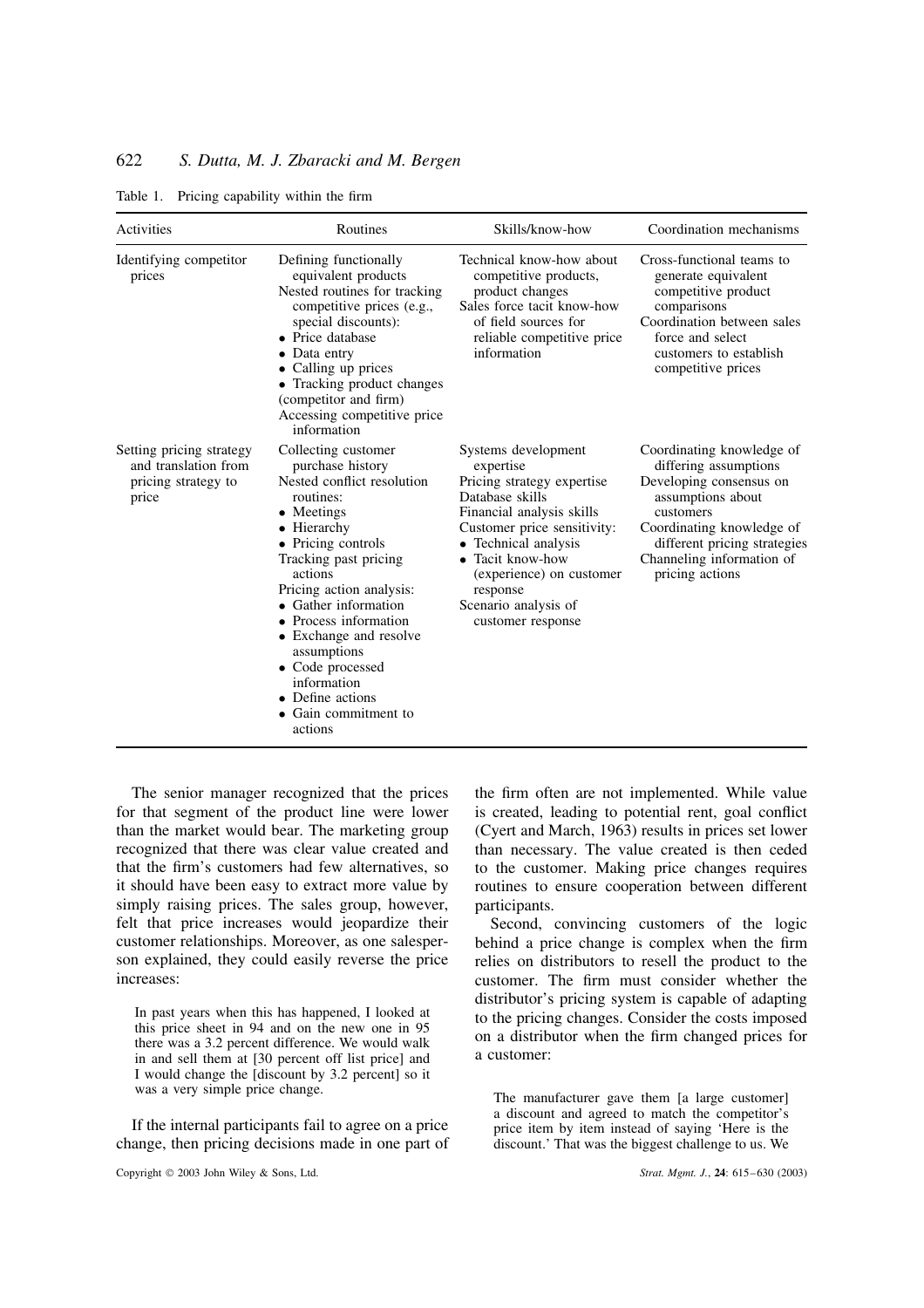had to have a way to calculate the various rebates based on the price that they gave these people. It was no longer an issue of, okay, 30 off [list price], etc. So I had to do the street level and go by item number and calculate the rebate percentages on every single item in the system that they were offering this company.

The effects of a price change extend beyond the immediate customer (the distributor) to the distributor's customer. Quite frequently, in response to a price change, the distributors would tell the members of the firm's marketing group or sales force that 'their customers were looking for justifications' for a price change. Thus, the process of selling prices to customers required that the firm develop routines to gather and disseminate information on how pricing affected their distributors and immediate customers as well as their customers' customers.

# *Negotiating price changes with major customers*

Even the most convincing logic for a price change may not persuade some customers. Smaller customers were often price takers who would decide whether to buy the product based on the new prices. The internal process of setting the right price for this segment of customers was very important.

For large customers, however, prices could be negotiated. Such negotiations required that the firm repeat all the routines and coordination mechanisms to estimate the effects of a price change, but this time applied specifically to each large customer. The price-selling capability *vis-à-vis* major customers therefore required members who had a rich knowledge of the relevant players in the pricing process within the firm. For example, at the firm we studied, one of the senior pricing managers realized that he couldn't have his staff address pricing issues because his group did not have any individual who knew how all the relevant players in the organization would respond to price changes:

The problem that I knew we were encountering when we were doing this pricing was that you couldn't delegate this to anybody because nobody had been around ten years to know what was going on.

Further, price-selling capability *vis-à-vis* customers required members who had a rich knowledge of their customers. Specific relationships between customers and members of the firm could affect the ability of the firm to negotiate with its customers. Reputations built over past exchanges may extend into future relationships and can ease the price negotiation process. A member of the sales force described such an instance:

Another example is of a distributor who is one of our top five in New York City. The two principals of that company were two fathers of the business and they were two ornery men—tough—and they would squeeze us every time we went in there and it was hell. I would come out of the office physically and mentally exhausted and they were the old school and it was an education for me. This goes back a ways. And now their sons take over and I would never say anything but it is a piece of cake *...* because of the relationship that I had established with the fathers I gained respect with the sons and they don't push me.

Here a reputation gained through repeated past interactions led to easier negotiations and better terms. The respect built on past exchanges made it easier to extract a share of the value created. Strong social ties translated into better prices (Uzzi, 1999).

Given the variety of data and participants, the bargaining ability of the firm (Brandenburger and Stuart, 1996) required many interconnected resources and coordination mechanisms and thus can be described as a capability. This capability *vis-à-vis* customers—especially major customers—took time to develop. Once developed, though, they lead to higher value appropriation. In Table 2 we summarize the resources and routines that make up the external pricing capability.

In the next section we describe the actions taken over the years to develop pricing capability in the firm. We then show how these capabilities enabled the firm to extract a higher value *vis-à-vis* a major customer.

#### **Developing pricing process capabilities**

As we argued above, any individual price can be changed quite readily. From the perspective of competitive strategy, however, the challenge is extracting value by making *effective* price changes across a variety of products and customers, and against multiple competitors. The evidence from our case study suggests that developing that capability requires coordination across various participants in the pricing process. That coordination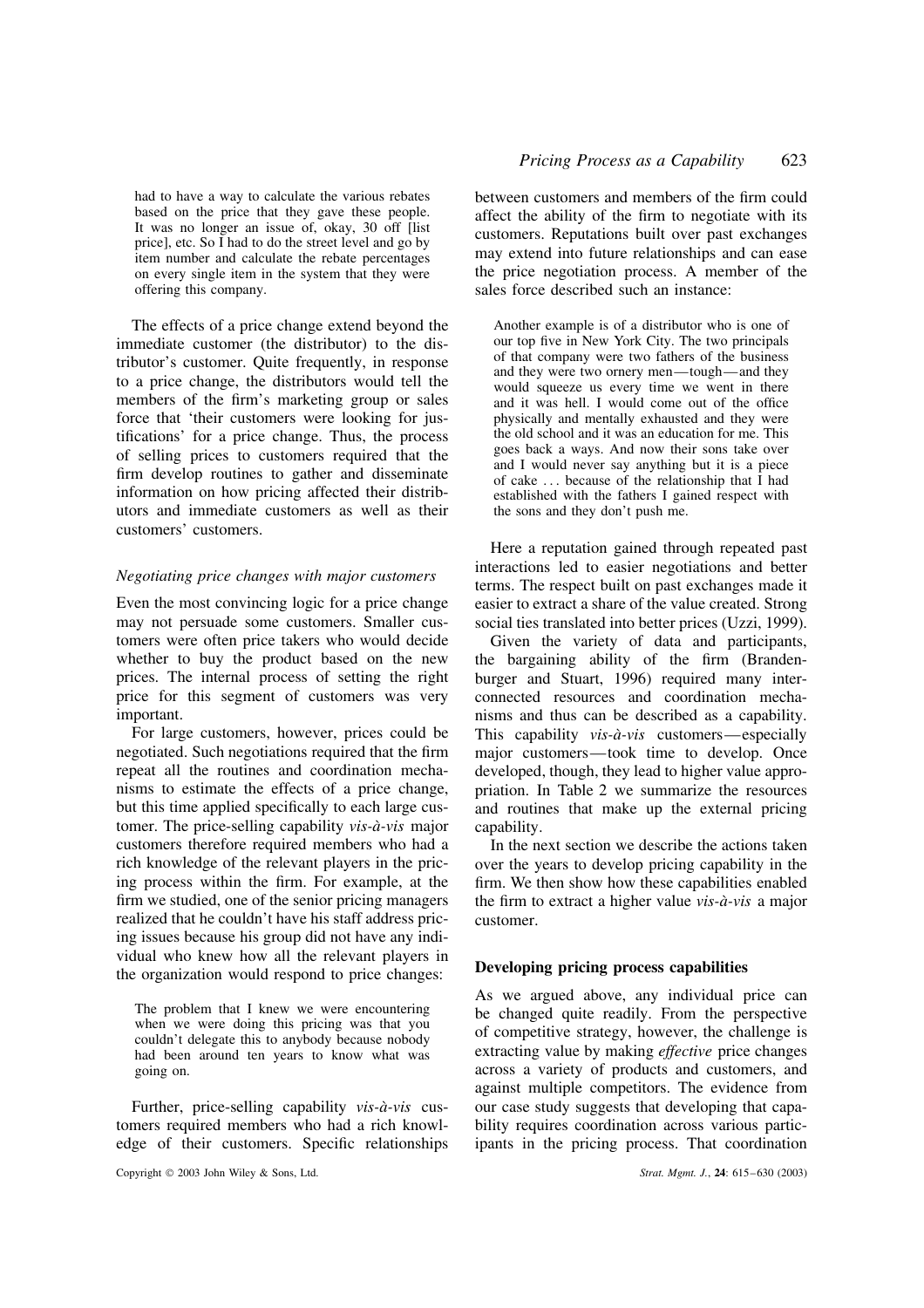# 624 *S. Dutta, M. J. Zbaracki and M. Bergen*

|  | Table 2. Pricing capability vis-à-vis customers |  |  |
|--|-------------------------------------------------|--|--|
|--|-------------------------------------------------|--|--|

| Activities                                            | Routines                                                                                                                                                                                                                                                                                                       | Skills/know-how                                                                                                                                                                                                                                                                                                                    | Coordination mechanisms                                                                                                                  |
|-------------------------------------------------------|----------------------------------------------------------------------------------------------------------------------------------------------------------------------------------------------------------------------------------------------------------------------------------------------------------------|------------------------------------------------------------------------------------------------------------------------------------------------------------------------------------------------------------------------------------------------------------------------------------------------------------------------------------|------------------------------------------------------------------------------------------------------------------------------------------|
| Convincing customers on<br>the price change logic     | Information exchange with<br>customers' pricing<br>systems<br>Identify effects on<br>customers' customers<br>Send information to pricing<br>team<br>Prepare price change<br>presentation:<br>• Educate pricing team for<br>customer presentation<br>• Develop customer<br>presentations<br>• Educate customers | Technical skills: pricing tool<br>kit and price change<br>effects<br>Know-how on customer<br>response<br>Tacit know-how to separate<br>sincere concerns from<br>negotiating postures                                                                                                                                               | Learn about different<br>perspectives<br>Develop consensus within<br>firm and sales force on<br>new prices<br>Learn of customer response |
| Negotiating price.<br>changes with major<br>customers | Organizational hierarchy<br>approval of new prices<br>Customer assessment:<br>• Past discounts<br>• Past performance<br>• Alternatives available<br>• Information accuracy<br>Development of negotiation<br>materials (repeats overall<br>firm analysis at customer<br>level)                                  | Knowledge of firm<br>members biases and<br>relations with customers<br>Know-how about<br>competitive offerings<br>Knowledge of customer<br>negotiation strategy<br>Cross-functional negotiation<br>expertise<br>Customer price sensitivity<br>analysis:<br>• Systems knowledge<br>• Data analysis<br>Finance<br>$\bullet$ Customer | Consensus among<br>participants on new prices<br>Consensus in negotiation<br>team on negotiation<br>strategy                             |

involves developing systems, structures, and routines that can generate effective price changes. Moreover, developing these mechanisms must always begin from the base of existing systems, structures, and routines; a firm cannot simply abandon existing mechanisms. Here we describe the various actions taken by the firm to develop its internal and external pricing capability and how these developments enabled the firm to extract higher value from a large customer.

#### *Developing internal pricing process capability*

The antecedents to the internal pricing process capability we found at the firm began with the vision of a senior pricing manager, who, when he began setting prices, encountered considerable difficulty responding to competitor pricing actions. Historically, the firm had been a market leader and didn't need to worry much about prices; it had been quite successful with a simple 'cost-plus' pricing system. The firm developed a spreadsheet of prices that pricing managers adjusted as they saw fit. The senior pricing manager said about the historical system:

[We] would say 'Here is a price increase across the board,' and that was it *...* . We didn't have market data or understand much about each of the competitors or fully understand what the market was.

He also had no information on the exact price certain customers had paid for their previous purchases because the sales force could offer special prices, discounts, or other subsidies. The discounts would not show up in the list prices the firm set. For example, the manager discovered that he couldn't keep track of prices from year to year:

I knew when it got to the next year I couldn't remember why the hell I had priced the way I did and I would have customers calling me saying, 'What did you just do to me?' I had no idea why I had priced. What I found going through that is part number by part number there were different issues, different competitors, reasons why it needed to be.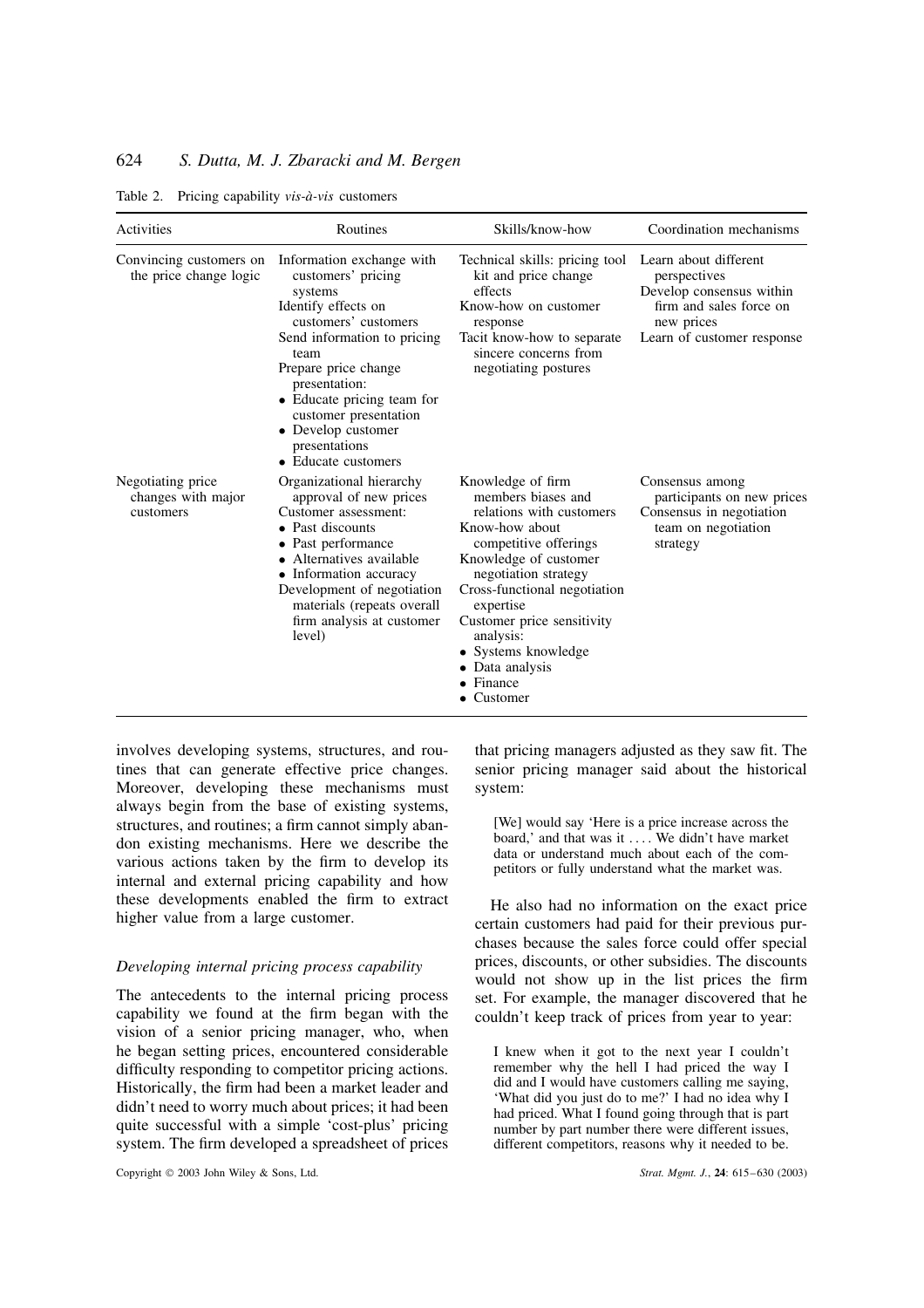The senior manager therefore sought a system that could help him get more accurate information when setting prices. That system anchored the pricing capability at the firm we studied. The manager indicated that his whole purpose in designing the pricing system 'was to try to maximize the profitability in the marketplace.' Doing, that, however, required setting up routines and processes for tracking the data and the reasons for setting prices:

So the whole design [of the computer system] was we need a rule-based pricing system .... [The pricing computer system] gives you a database to understand and report what you did, why you did it, and flag to you when a variable changes.

The computer system itself, however, was only a small portion of this 'rule-based pricing system.' The rule-based system needed a dedicated staff and a variety of systems and routines for support, without which the firm could not overcome the goal conflict that would lead to suboptimal prices. The pricing manager had convinced senior management to give him dedicated staff with know-how in pricing and systems and additional resources to set up these new routines.

I had dedicated staff on board and people with clear responsibilities *...* X manages the competitive prices and the files, and ensures we put them out into [our pricing system] to be more responsive  $\dots$  I had Y and Z working on an enormous effort—[the pricing system] so that we could develop this database and a rule-based system. Part of that [system] was the simulation capability to tell me the overall monetary effect of that decision.

Implementing these systems took nearly 5 years from the time the manager first began pricing products to the time the systems were fully operational. The required organizational knowledge was distributed amongst a variety of participants and was acquired only through extensive experience with the pricing tasks and participants. It took time for everyone to develop experience with the new system, with the concept behind the system, and with the specific pricing context. It could not be acquired overnight through a training program.

Indeed, many of the advantages of the system were discovered only after years of experience. During the second year of our study, for example, the participants had begun to find ways to use the

## *Pricing Process as a Capability* 625

new systems to do new analysis on pricing actions through a 'market-basket' of typical products. That allowed increased confidence in the effects of a pricing action. Other benefits required years of data to accumulate. For example, while the new system allowed the firm to track various actions taken in past years, that capability existed only with the implementation of the new system. Consequently, before the firm members could do analysis on the history of price changes, they needed to accumulate a base of several years of historical data on price changes by product and customer. Only then could they identify the effects of their pricing actions. Furthermore, though the new system allowed a variety of new pricing actions, gaining commitment to those pricing actions required time as well. The firm members needed to develop new interaction routines with the new system by learning what they could do, then working together to see the possible implications of those actions. These pricing capabilities took time and effort and could not be developed overnight. Again we argue that they are also susceptible to time compression diseconomies.

# *Developing pricing process capability vis- `a-vis customers*

An important pricing task is accurately matching price to customer value for each market segment (Nagle and Holden, 1997; Dolan and Simon, 1996). If a firm sets a price too high, for example, some potential customers in that segment may not buy the firm's products. Conversely, effective price-setting in a segment may lead to higher quantity demanded in that segment because the price is set right. We have argued that even though a firm can readily match any given price for a customer, the firm needs routines and resources to know when a price best matches the customer's value. In the previous section, we outlined these systems, procedures, and routines that make up this internal pricing capability.

A firm may also need to develop capabilities with respect to its customers, however, because often firms must negotiate prices with large customers. In that respect this firm was typical. Even with the systems developed and installed, the new pricing director (the replacement for the pricing director who had created the internal capabilities) found that there continued to be pressure to reduce prices: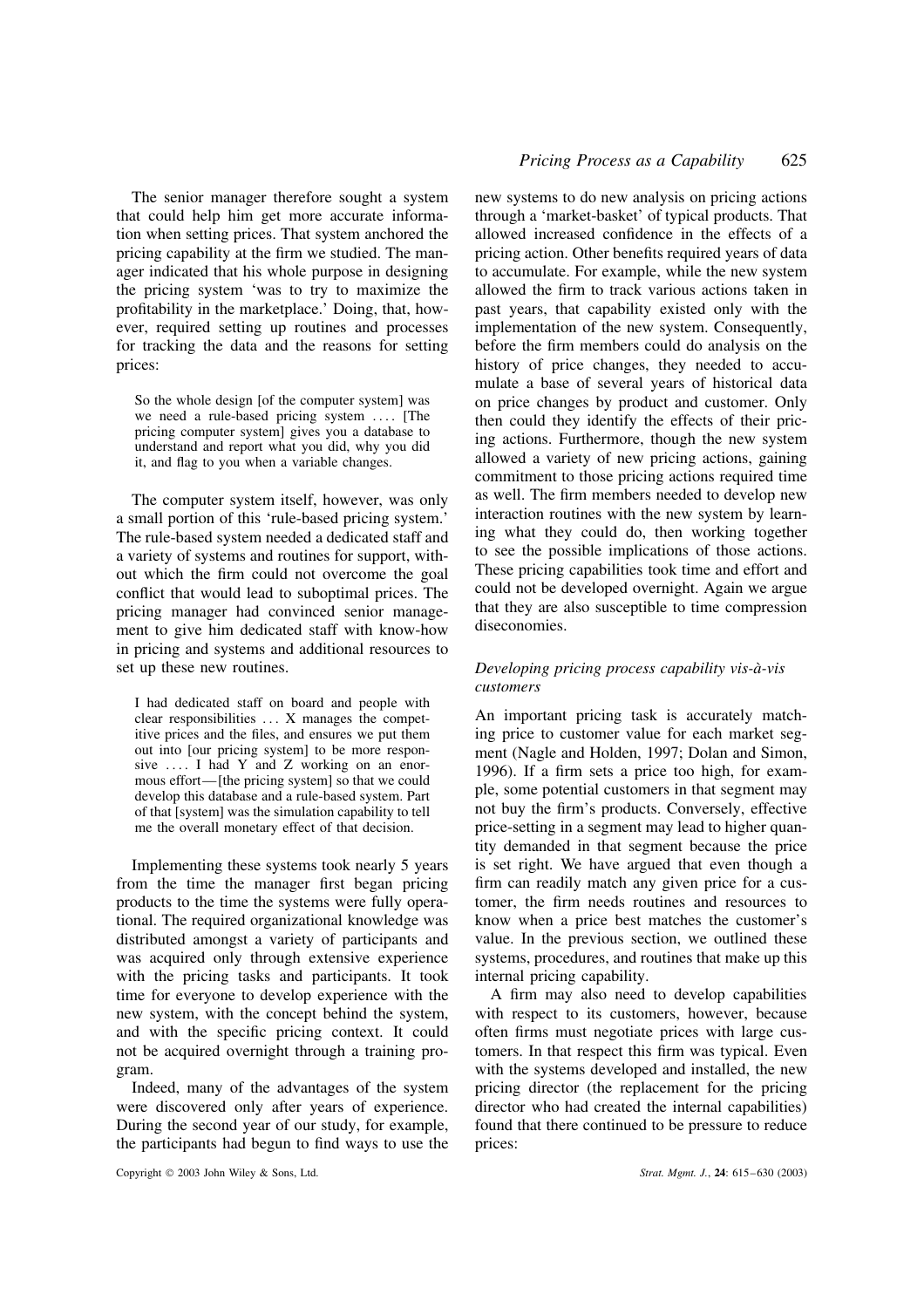There is always pressure in lowering the price. I wanted it tied to something different than the past. In the past it has always been 'We are a loyal distributor,' or, 'You have to make me more competitive.'

The pricing director needed to know whether the lower price a customer wanted was appropriate. If the price requested was too low, the firm would cede value created to the customer. If the price was too high, then the quantity sold would be too low. The pricing director realized that she needed a pricing capability, including what she called a 'template,' to determine the validity of such demands from large customers. As she described it, at her request the pricing analyst 'made a template for us to use with distributors .... We determined what we thought would be the critical data that would tell us whether we were getting our money's worth [from a customer] for the pricing we were getting.' The price-setting template they developed was based on the internal systems and the routines established by the previous pricing director. Rather than focusing only on the competitive needs of a customer, the template also compared the discounts offered to a customer with those of comparable customers. The template thereby more effectively measured the effects of the discounts and rebates offered in negotiation, allowing the manager to target prices specifically to a customer.

As with the internal pricing process capabilities, these external price-setting capabilities also take time to develop. Once the system was in place, the firm began to uncover new uses. The template the pricing director developed subsequently altered the negotiation process. In conjunction with developing the template, the new pricing director changed the composition of the negotiating teams. For the first time, through the template the negotiating process incorporated finance, accounting, and computer support skills. When necessary, the negotiating team also began to incorporate people with these skills. Again, we can see that the price-setting capabilities with respect to customers are subject to time compression diseconomies (Dierickx and Cool, 1989). Once developed, they can lead to competitive advantage for the firm by increasing the ability of the firm to respond more effectively to pricing requests from large customers.

# *Value appropriation through pricing process capability*

We now demonstrate how the combined internal and external pricing capabilities increase a firm's ability to generate higher profits and more accurately allocate value. We show how the firm used its pricing capabilities to extract a higher surplus from its customers by reversing a cycle of lower prices with an important customer. We argue that this capability is therefore essential to the fundamental pricing task of matching price to customer value.

In the first pricing season, the manager for one of the large customers compared the discount his company had received to the discount offered to a major national customer. The manager already had one of the deepest discounts offered by the firm, but he wanted a still deeper discount to match the special contract negotiated by the firm with the national customer. The former director of pricing had already responded with a discount larger than the large customer had received, but smaller than the national contract. The senior manager at the large customer rejected the larger discount. In the meantime, the pricing director resigned; the new pricing director describes her discussions with the customer:

They said all the things that they didn't like about our company .... How we hadn't been supporting the dealers well. It all came to the same thing: if you just gave them pricing [lower prices] that would be support.

The new pricing director used the systems developed by the former pricing director, in conjunction with the template she created and the negotiating team she had put together, to assess whether the lower prices demanded by this large customer were warranted. The template allowed her to compare the discounts offered to this customer with those of comparable customers. Through a detailed analysis of the customer's pricing, the pricing director found that the deal currently on the table was already too generous:

We did a ton of analysis. I had all the data in front of me and there was nothing that should tell me they should get a deeper discount—they had one of the sweetest deals going because of their size and it was a lot of pressure. We went in with a ton of data and I made them wade through my strategies and at the end they said 'What are you going to give us?'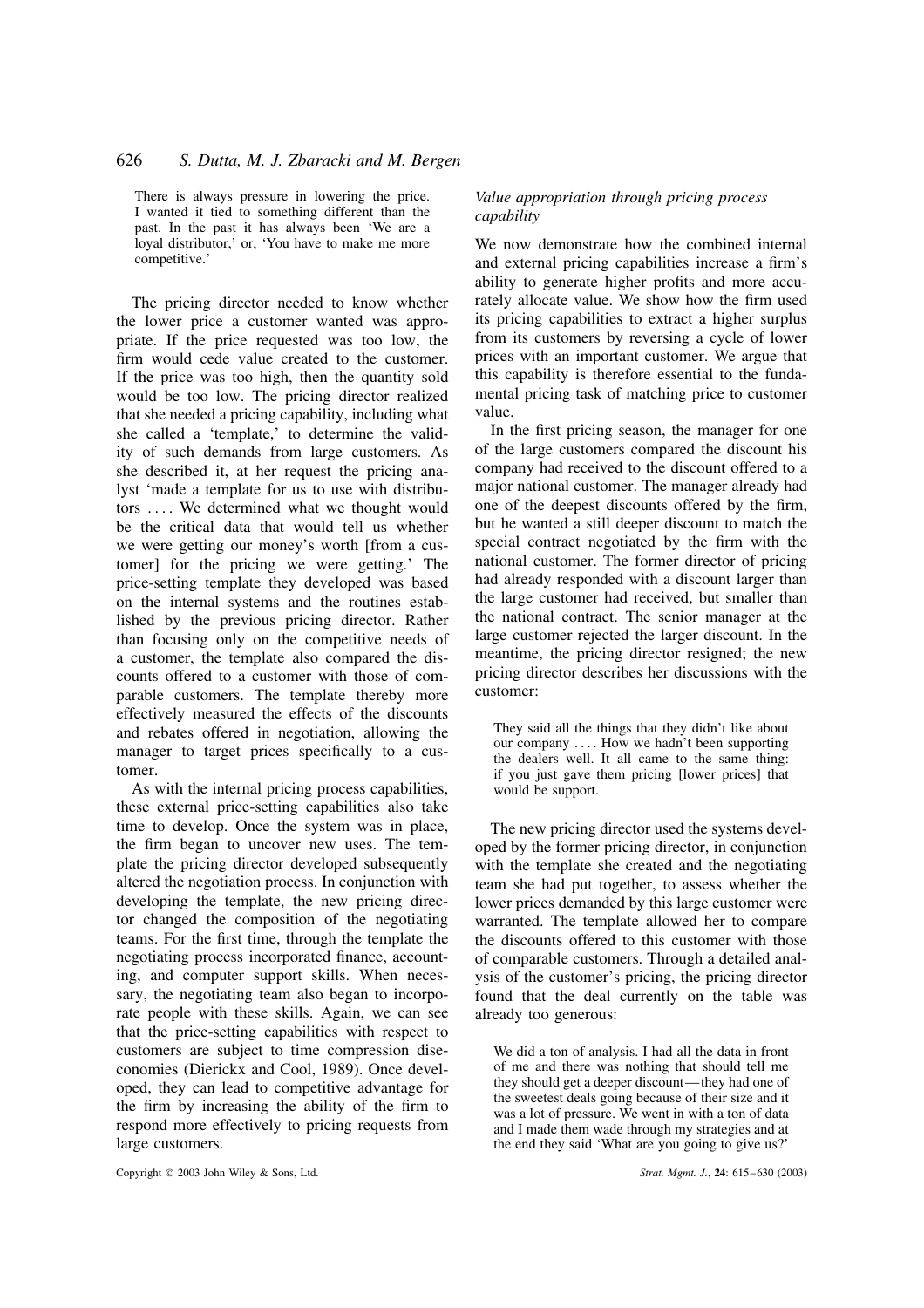What I gave them was another incremental growth program—if they could grow upon their current base there was another percentage they could get.

The new director had offered a higher price than the price the customer had rejected. Moreover, the incremental discounts in the new package would be effective only if the customer sold more of the firm's products. As a result, the pricing manager was able to extract value created that would have been ceded to the customer:

The difference between where we had ended up in our previous discussion and what I agreed to with them and offered through the [new] letter was approximately \$200,000 difference on an annual basis less.

The customer accepted the higher price a few days later.

Renegotiating higher prices with a major customer is a major accomplishment. The outcome demonstrates both elements of effective pricesetting. First, it prevents the firm from allocating value created to the customer. Second, the outcome demonstrates a careful matching of the price offered to the customer's willingness to pay. Without the capability, the firm had offered a price that would have been too low. With the capability, the firm demonstrated that a higher price was appropriate.

The critical issue was knowing what price the firm could offer to this customer. In order to know whether the customer would accept a higher price, the firm needed internal and external dimensions of the firm's price-setting capability. Consistent with the resource-based view, these capabilities consisted of both the tangible and intangible combinative skills of the participants in the price analysis. These skills were linked to the firm-specific organizational routines—such as the negotiation processes—and resources—such as the computer systems and pricing history. Without the knowledge of the players, without the diverse set of specific skills, and without the existing pricing systems, the manager could never have altered the share of value that went to the firm. Moreover, the capabilities and resources were developed over time at the firm. The capabilities therefore satisfy the central conditions for sustained competitive advantage: inimitability and imperfect mobility.

# **DISCUSSION**

In the preceding sections, we have developed a resource-based perspective of the process by which prices are set or changed. We suggest that the price-setting process is a capability. Although our argument follows from the behavioral theory of the firm, evolutionary theory, and the resource-based view of the firm in addressing how routines influence what a firm does, it is unique in its focus on routines that address pricing. In the resource-based view, a capability enables the firm to produce some essential output (Winter, 2000) such as some novel product or some new way of producing a product (Peteraf, 1993). In our perspective, price-setting is that essential output.

Our argument addresses the tension between a firm's desire to change prices and the constraints on its ability to implement price changes. As we argued above, most views of pricing—including work in economics, marketing, and strategy—assume that firms can readily change prices. Yet macroeconomic research suggests that changing prices might be costly, and therefore prices may be much less flexible than these views suggest. Moreover, the behavioral theory of the firm suggests that a firm might choose to offer its customers prices lower than the price that would maximize profits. In our view, firms face two issues in setting prices: appropriating rents from value created and balancing competing interests inside the firm. Central to any pricing decision, we argue, is the pricing capability—the systems and processes—that managers at a firm choose in addressing the tension between the desire to change prices and the constraints on changing prices. Both costs of changing prices and prices below market value are consequences of those choices. These choices therefore have important implications for strategy and economics. We turn to those implications now.

At a strategic level, our perspective suggests that, in addition to competing through valuecreating resources, firms can compete by investing in resources to appropriate value. At the firm we studied, these resources enabled the firm to set prices more flexibly, thereby responding more effectively to competitor actions. It also allowed the firm to set prices more accurately, thereby matching prices more closely to what a customer is willing to pay. Our resource-based perspective on pricing processes suggests that strategists should

Copyright 2003 John Wiley & Sons, Ltd. *Strat. Mgmt. J.*, **24**: 615–630 (2003)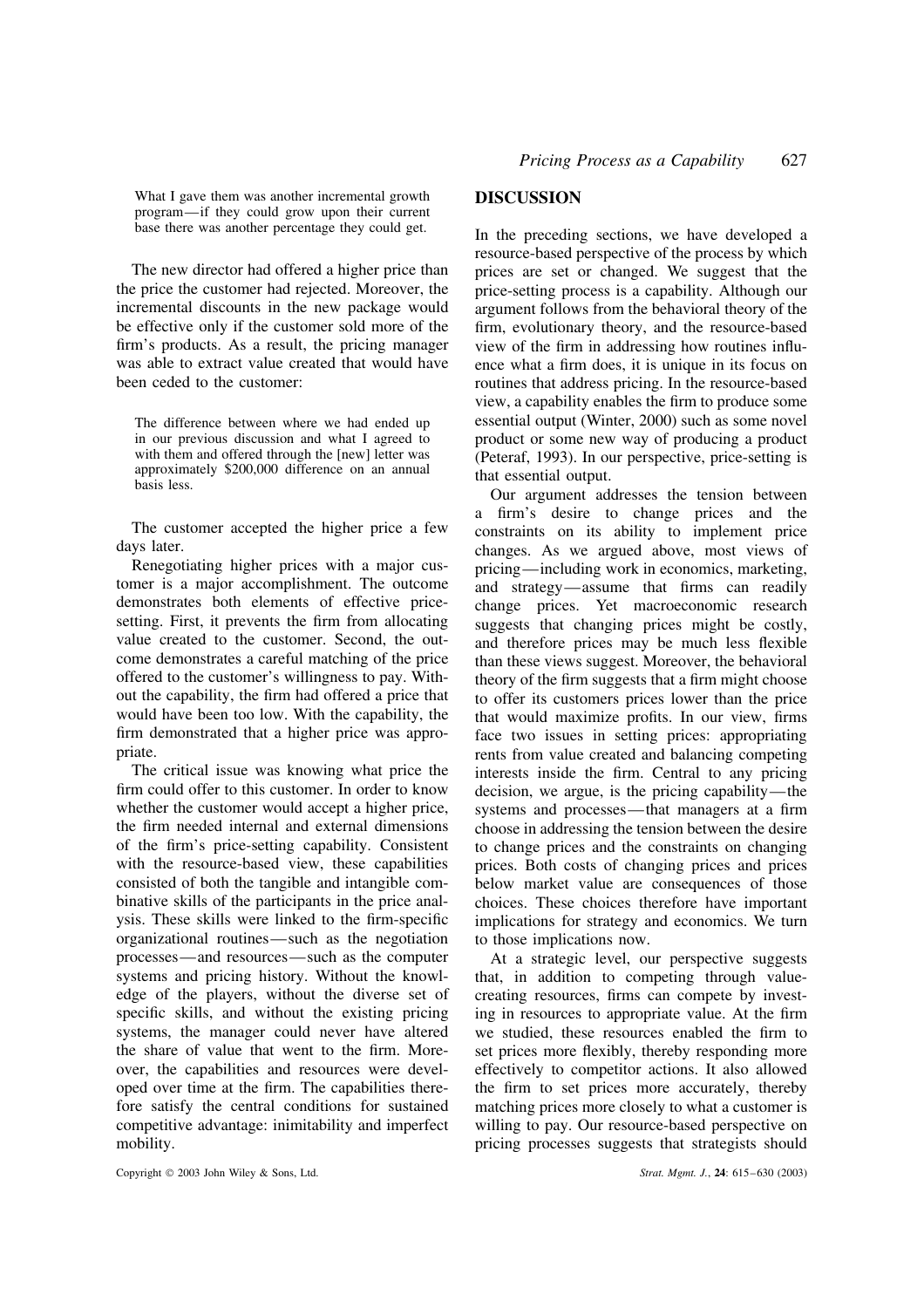consider how firms manage a portfolio of capabilities, ranging from value creation to value appropriation. Firms must maintain an appropriate balance between value creation capabilities and value appropriation capabilities.

Firms that fail to balance their portfolios of value creation and appropriation capabilities can suffer. Consider, for instance, Tripsas and Gavetti's (2000) study of the switch from analog to digital imaging technology at Polaroid. As they show, Polaroid led the camera industry in developing new digital technology. Nevertheless, Polaroid failed to bring its new technology to market because it did not know how to profit from the technology. Polaroid believed it could make money only by selling film and film developing—even though it had a strong capability in its camera technology that its managers could have easily extended into digital imaging. Following a 'razors and razor blades' image, though, Polaroid sold cameras (analogous to razors) and expected that it would extract value through the sale of film (analogous to razor blades). Polaroid's value appropriation capability was built around film sales. With digital imaging, however, there was no film to be sold, so the capabilities built around the sale of film and film developing could not be used to extract value from digital technology.

By adhering to their old way of making a profit on its cameras through the sale of film—what we here define as a price-setting capability—Polaroid's senior managers failed to bring a new technology to market. Even though Polaroid led the industry in developing digital technology—a value creation capability—it did not develop the capabilities to appropriate value from that new technology. Polaroid's managers failed to see the different relationship between value creation and value appropriation capabilities that arose with the shift from analog to digital technology.

Our perspective suggests that when a firm like Polaroid invests in resources to develop new technology, it must also consider its corresponding internal and external pricing capabilities so that it can extract value from the new technologies.

Viewing price-setting as a capability suggests that many pricing questions in economics and marketing result from the decisions a firm makes about its pricing process capabilities. Consider the tactical decision to change prices in response to a change in the marketplace, which lies at the heart of the macroeconomics literature on price rigidity (Carlton, 1986; Blinder *et al*., 1998). The firm must figure out the competitive prices offered in the marketplace. Our perspective shows that this will be a difficult task, especially in industries in which sellers offer different prices to different groups of customers. Even if a firm manages to get accurate information, it has to decide whether it makes sense to match prices. Firms serving different customer segments, where these segments in turn are differentiated, face considerable uncertainty about the price elasticity and the relative profitability of these different groups of customers. This uncertainty is exacerbated because the pricing process involves personnel from different parts of the firm, who have different sets of information and assumptions about the customer. The firm's response will depend on its existing resources, skills, routines, and coordination mechanisms. Firms incapable of responding adaptively to price competition might lack the routines for resolving disputes internally. Effective price responses, then, depend on the capabilities to set or change prices.

A resource-based view of pricing might alter the way economists and marketers understand and model pricing. Beyond competing on price in the trenches of setting day-to-day prices, firms compete at a higher level, in their price-setting capabilities—the resources, skills, and routines that will define pricing outcomes well into these firms' futures. For economists, understanding price rigidity would depend on understanding the routines and coordination mechanisms that shape the price change process, and hence the costs of adjustment central to models of rigidity (Blinder *et al*., 1998; Carlton, 1996; Ball and Mankiw, 1994; Rotemberg, 1982). For marketers, pricing strategy (Dolan and Simon, 1996; Nagle and Holden, 1997) would depend on the various forms of pricing a firm chose, but implementing those pricing forms would require that a firm develop price-setting capabilities.

Economics and marketing research could extend this resource-based view of pricing to consider how pricing process capabilities vary across industries and across different market structures. Research might compare industrial vs. consumer markets. We studied pricing process at a firm that makes 8000 products in the industrial market. The routines, coordination mechanisms, and interconnected resources we observed might differ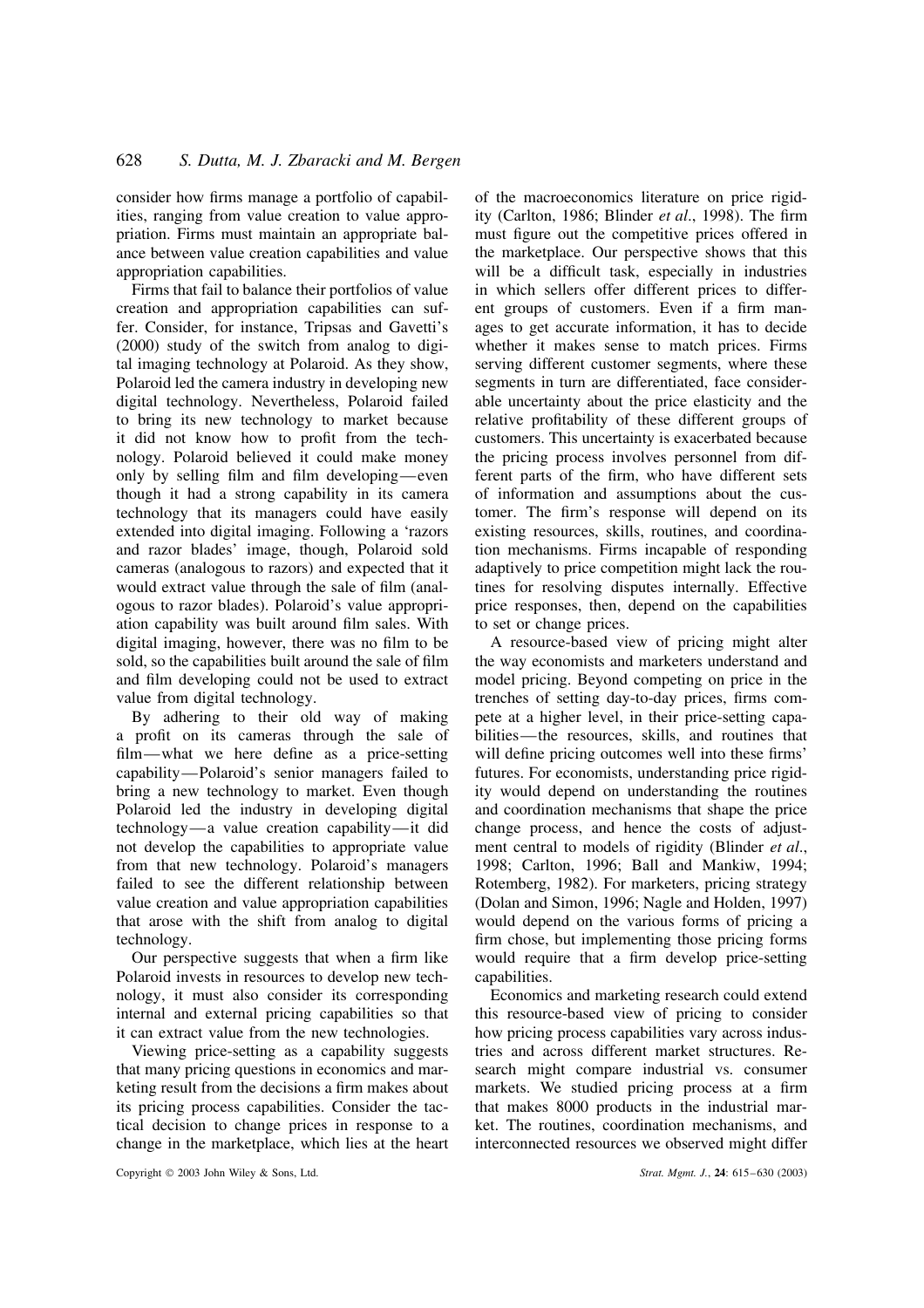from those at an airline, where yield management is crucial, or in grocery stores, where customer prices are posted and therefore are easier to compare. Although the critical routines or coordination mechanisms may vary across different settings, the resources and capabilities a firm develops will define its ability to respond.

Our resource-based perspective on pricing reinforces the notion that strategy is essential to the allocative and adaptive role that markets play (Moran and Ghoshal, 1999). If the price-setting processes are strategic choices managers make, a firm's ability to allocate resources depends on the pricing process capabilities that managers choose to develop. From a strategic perspective, for example, we have argued that firms without effective pricing processes may be unable to appropriate value created. We have then extended that argument to suggest that managers need to balance their resource allocation between capabilities for value creation and for value extraction. Beyond the strategic implications for a firm, however, our perspective also has implications for economic perspectives on how markets allocate resources. For example, our view of pricing as a capability suggests that a firm's ability to set prices that accurately reflect what customers value depends on the pricing capability a firm has developed. Managers in a firm without effective pricing processes may be unable to set prices that reflect the wishes of their customers, so the customers may misuse resources. As such effects ripple through a supply chain or through a market sector, society may be worse off because resources are used inefficiently. Given that pricing processes shape pricing decisions, the very ability of markets to allocate resources rests in the hands of corporate strategists and managers, who make endogenous choices to build pricing capabilities. Our view of pricing as a capability therefore takes the resource-basedview straight to the heart of what is one central economic question, the effective use of resources.

#### **ACKNOWLEDGEMENTS**

The authors would like to thank Anne Marie Knott, Doug Miller, Joe Norsworthy, John Lafkas, Margaret Peteraf, Nicolaj Siggelkow, Om Narasimhan, Orv Walker, Sandeep Mangaraj, Sidney Winter, and Zachary Van Buren, for their helpful comments on previous versions of the paper. We also thank the marketing workshop participants at the University of California at Berkeley and at Tulane University for their comments. Special thanks to Daniel Levy and Mark Ritson for their insights and help in data collection. We also thank the various members of the organization for their help in collecting the data for the research. Finally, we thank the two anonymous reviewers for very helpful comments that greatly improved the clarity of the paper. We take responsibility for all remaining errors. The research was supported financially by the Marshall School of Business–USC, the University of Chicago, and the Reginald Jones Center at the Wharton School of the University of Pennsylvania.

#### **REFERENCES**

- Ball L, Mankiw NG. 1994. Asymmetric price adjustment and economic fluctuations. *Economic Journal* **104**: 247–262.
- Barney J. 1991. Firm resources and sustained competitive advantage. *Journal of Management* **17**: 99–120.
- Blinder AS, Canetti ERD, Lebow DE, Rudd JB. 1998. *Asking About Prices: A New Approach to Understanding Price Stickiness*. Russell Sage Foundation: New York.
- Brandenburger AM, Stuart HW Jr. 1996. Value-based business strategy. *Journal of Economics and Management Strategy* **5**: 5–24.
- Carlton DW. 1986. The rigidity of prices. *American Economic Review* **76**: 637–658.
- Cyert RM, March JG. 1963. *A Behavioral Theory of the Firm*. Prentice-Hall: Englewood Cliffs, NJ.
- Dierickx I, Cool K. 1989. Asset stock accumulation and the sustainability of competitive advantage. *Management Science* **35**: 1504–1511.
- Dolan RJ, Simon H. 1996. *Power Pricing: How Managing Price Transforms the Bottom Line*. Free Press: New York.
- Eisenhardt KM. 1989. Building theory from case study research. *Academy of Management Review* **14**: 532–550.
- Eisenhardt KM, Zbaracki MJ. 1992. Strategic decision making. *Strategic Management Journal*, Winter Special Issue **13**: 17–37.
- Huberman AM, Miles MB. 1994. Data management, analysis methods. In *Handbook of Qualitative Research*, Denzin NK, Lincoln YS. (eds). Sage: London; 428–444.
- Levy D, Bergen M, Dutta S, Venable R. 1997. The magnitude of menu costs: direct evidence from large U.S. supermarket chains. *Quarterly Journal of Economics* **112**: (August): 791–825.
- McGee J, Thomas H. 1989. Strategic groups: a further comment. *Strategic Management Journal* **10**(1):  $105 - 107$ .